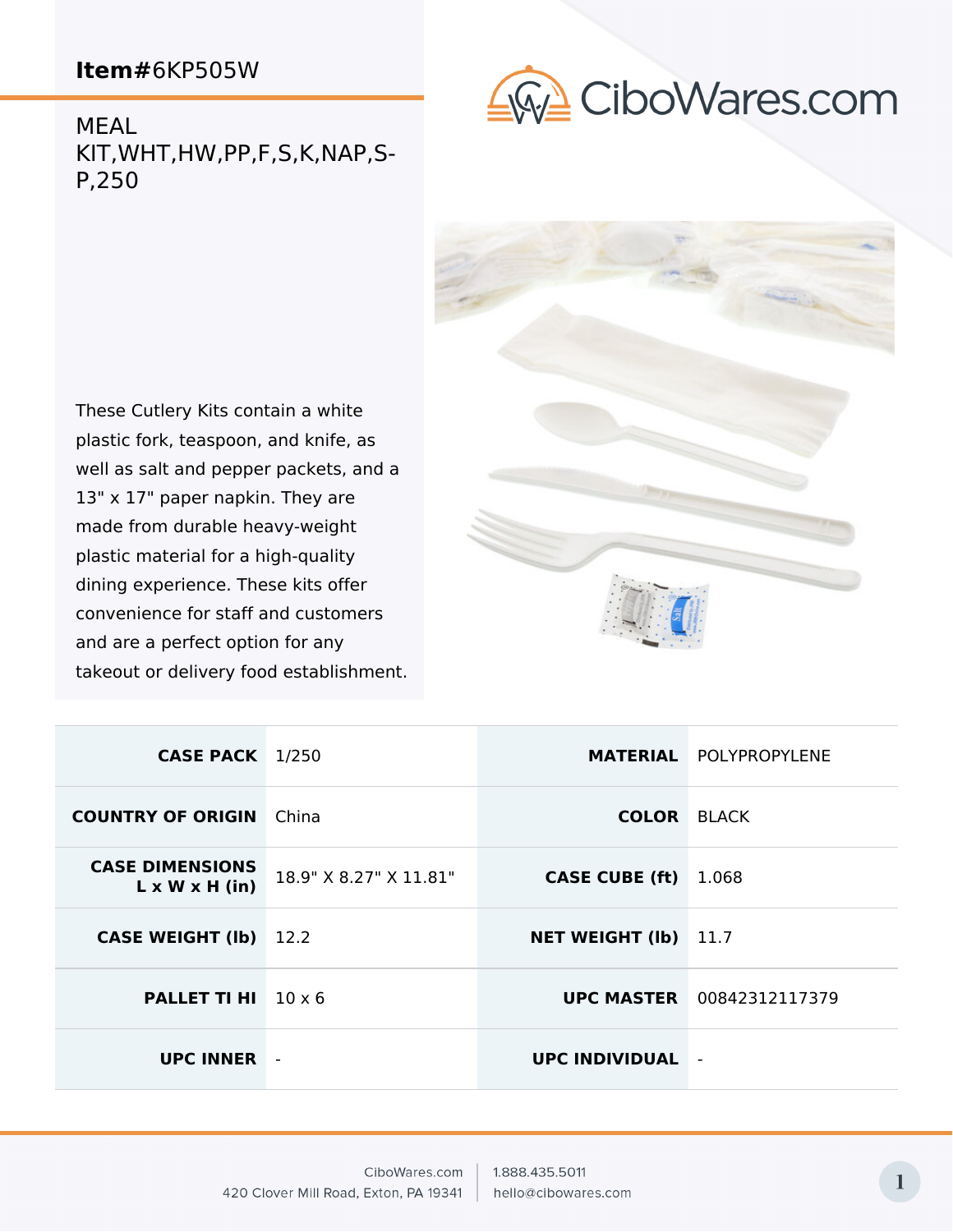

| GW CiboWares.com |  |
|------------------|--|
|------------------|--|

|                                                 | KIT CONTENT F, K, SS, NAP, S&P | <b>PACK SIZE</b>                        | $\overline{\phantom{a}}$ |
|-------------------------------------------------|--------------------------------|-----------------------------------------|--------------------------|
| <b>WRAPPER MATERIAL</b>                         | $\overline{\phantom{a}}$       | <b>WRAPPER</b><br><b>THICKNESS (mm)</b> |                          |
| <b>PRINTED WRAPPER</b>                          |                                | <b>OTHER COMPONENT</b>                  | $\overline{a}$           |
| <b>LENGTH OF OTHER</b><br><b>COMPONENT (MM)</b> |                                | KIT WEIGHT (G)                          | $\overline{\phantom{a}}$ |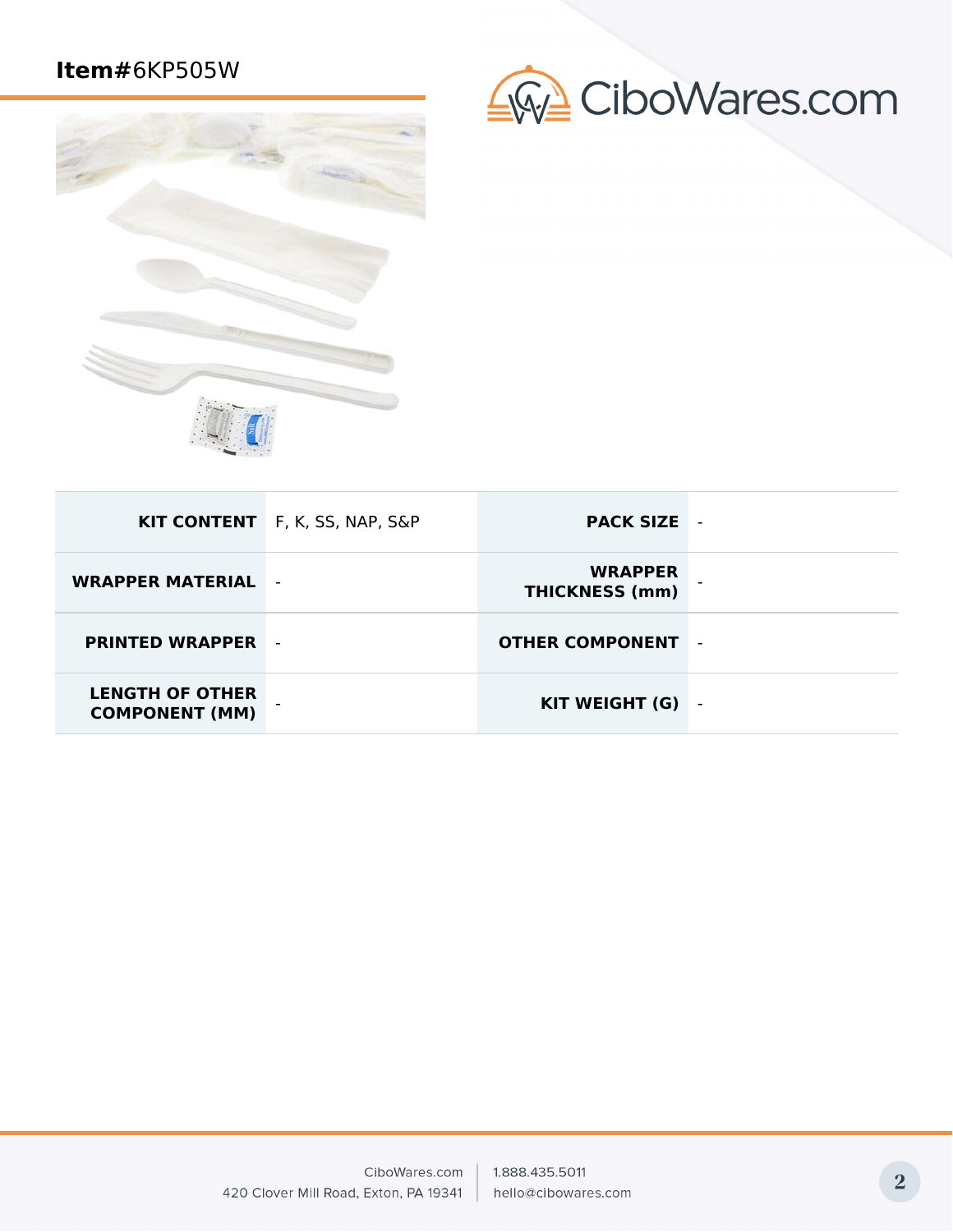## CiboWares.com

## **Piece:**Fork



| <b>PRODUCT CODE -</b>  |       | <b>MAIN MATERIAL</b> Polypropylene          |                |
|------------------------|-------|---------------------------------------------|----------------|
| <b>WEIGHT GRADE</b>    | Heavy | <b>COLOR</b> Black                          |                |
| LENGTH (mm)            |       | WEIGHT (g)                                  | $\blacksquare$ |
| <b>NUMBER OF TINES</b> |       | <b>TEMPERATURE</b><br><b>TOLERANCE (°C)</b> |                |
| <b>BPI CERTIFIED</b>   | N.    | <b>FSC CERTIFIED</b><br>(FACTORY)           | N              |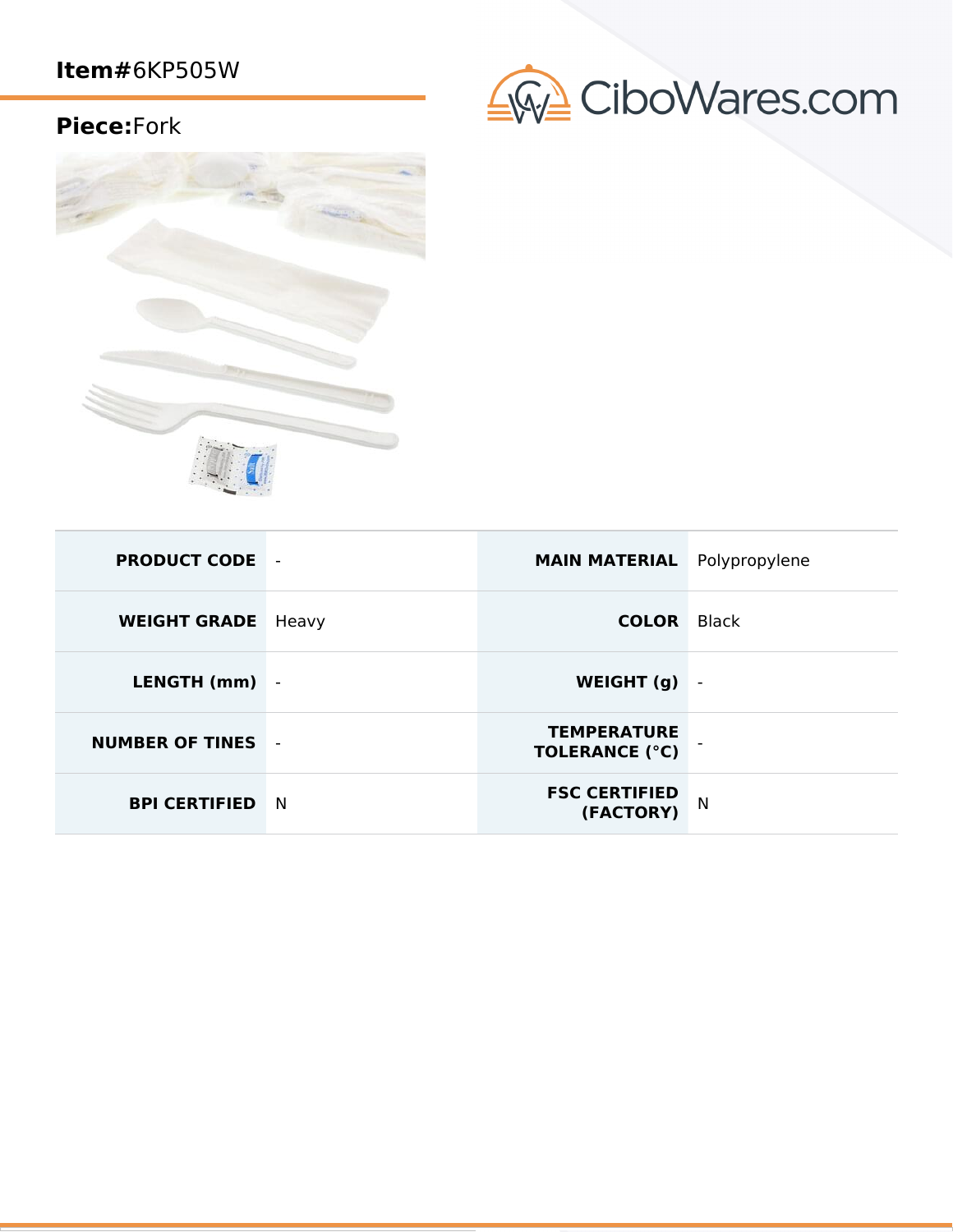## CiboWares.com

### **Piece:**Knife



| <b>PRODUCT CODE</b> P3505B                  |       | <b>MAIN MATERIAL</b> Polypropylene |       |
|---------------------------------------------|-------|------------------------------------|-------|
| <b>WEIGHT GRADE</b>                         | Heavy | <b>COLOR</b>                       | Black |
| LENGTH (mm)                                 | 189   | WEIGHT (g)                         | 5.2   |
| <b>TEMPERATURE</b><br><b>TOLERANCE (°C)</b> |       | <b>BPI CERTIFIED</b>               | N N   |
| <b>FSC CERTIFIED</b><br>(FACTORY)           | N     |                                    |       |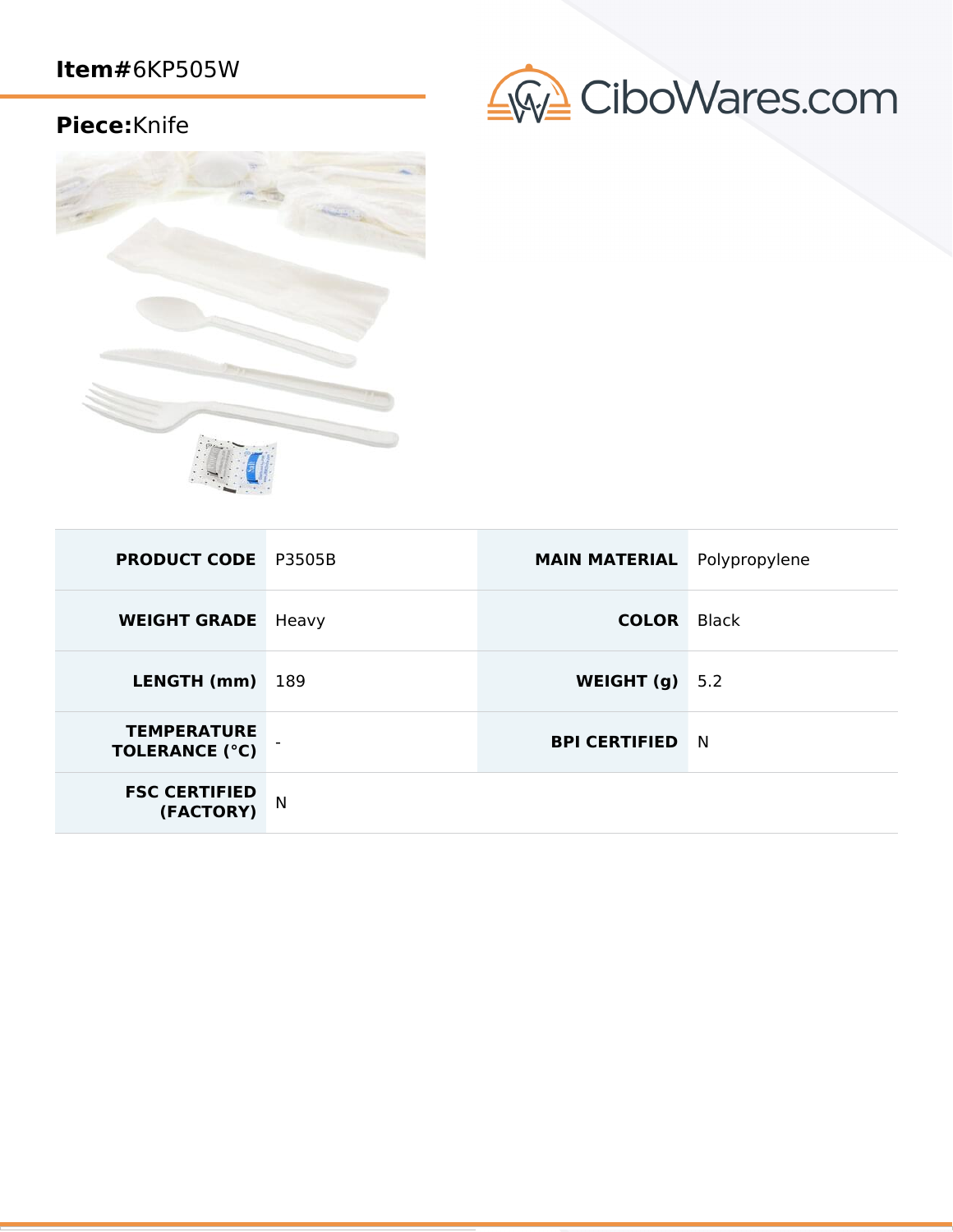## CiboWares.com

## **Piece:**Napkin



| <b>MAIN MATERIAL -</b> |                          | <b>PLY</b>               | $\blacksquare$ |
|------------------------|--------------------------|--------------------------|----------------|
| <b>MAIN COLOR(S)</b>   | $\sim$                   | <b>THICKNESS (gsm)</b> - |                |
| LENGTH OPEN (cm) -     |                          | WIDTH OPEN (cm) -        |                |
| <b>FOLD</b>            | $\overline{\phantom{a}}$ |                          |                |